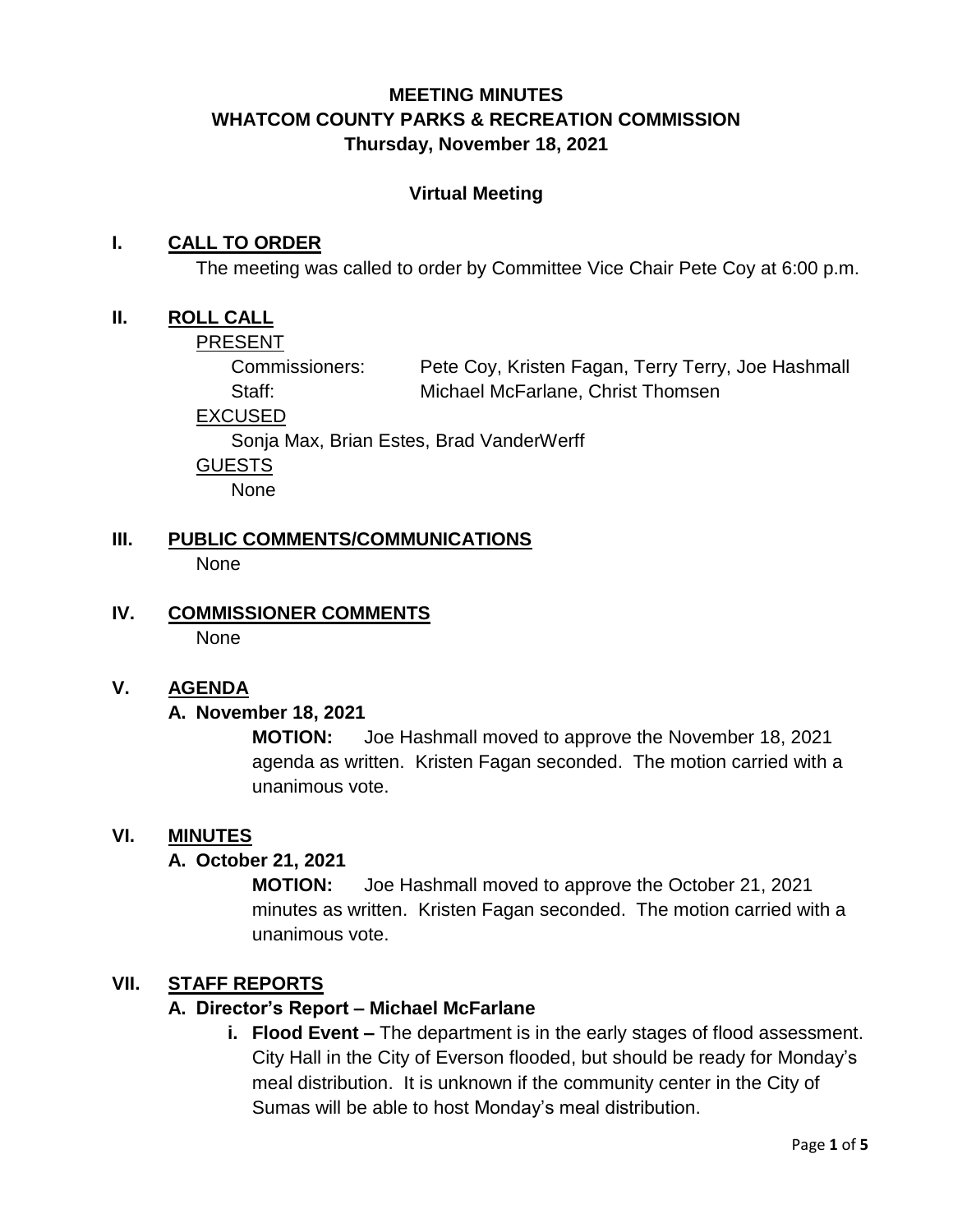- **ii. North Lake Samish Bridge Replacement Project –** The North Lake Samish bridge replacement project has been postponed for a year. Samish Park will be open for 2022 and instead will close May 2023 through July 2024 to provide a staging area for the project.
- **iii. Bellingham Senior Activity Center –** The Whatcom Council on Aging is going to mandate vaccinations for their employees and program participants at the Bellingham Senior Activity Center.
- **iv. Parks Commission Update –** Brad VanderWerff is not applying for a second term on the Parks Commission. This will create a vacancy in District 3 when his term expires at the end of January. Interested individuals should contact the County Executive's office or website for application instructions.
- **v. ShakeAlert Earthquake Early Warning System –** The Pacific Northwest Seismic Network installed an earthquake sensor at Nesset Farm and the system is now live.
- **vi. Pacific Rim Tonewoods –** Pacific Rim Tonewoods is a company that provides wood for making musical instruments. They contacted Mike about collecting the stems of several large maple trees located in the Point Whitehorn Marine Reserve. Their plan is to clone them to see if the characteristics they are looking for are genetic. The collection of these stems has little to no impact to the trees or the marine reserve.
- **vii. Whatcom Million Trees Project –** The Whatcom Million Trees Project is an initiative to plant one million trees in Whatcom County over five years. WC Parks administrative staff plan to identify and provide sites in county parks for the trees to be planted. WC Parks staff will prep the sites late summer/early fall for a late fall/early spring planting by project volunteers.
- **viii. 2022 Reservations –** December 1st is the opening day for facility and campground reservations for 2022.
- **ix. Staffing –** Recruitment is ongoing for the Design & Development Supervisor.

## **B. Operations Report & Design and Development Report – Christ Thomsen**

- **i. Staffing –** Recruitment is ongoing for the Maintenance and Construction Supervisor.
- **ii. Glacier Restroom –** The Glacier Restroom closed October 2nd because of septic system problems. While it was being repaired someone dumped used motor oil in it and then a cottonwood tree fell and hit the building, damaging a corner of the roof. The roof damage should not prohibit the restroom from being reopened once the septic system repairs are complete.
- **iii. Operations –** Staff have been winterizing the parks and preparing for windstorms and rain events by making sure drainages are open and culverts are flowing.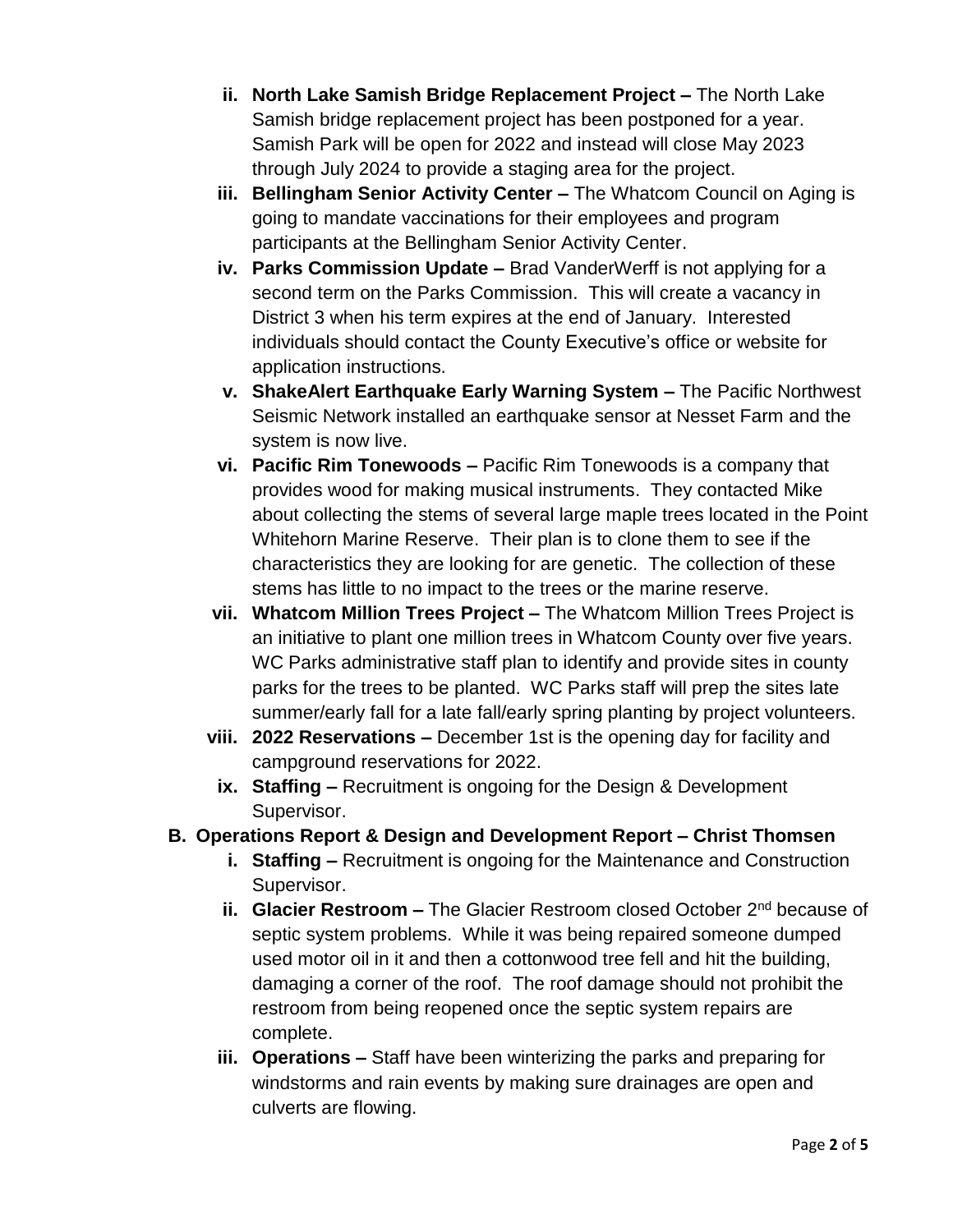- **iv. Flood Event –** The east region parks faired the best in the flood event. The road near the boat launch in Silver Lake Park and the pumphouse at Red Mountain flooded. Damage to the electrical components in the pumphouse will be assessed once the water recedes. The Interurban Trail and the Hertz Trail both had downed trees, but no major slides. The Hertz Trail is currently closed so that the downed trees and unstable trees can be removed. The Lookout Mountain Road was washed out in two places and is closed until repairs can be made. The road provides access to a number of communication towers. Hovander received significant flood waters with water levels exceeding 23.78 feet. Floodwaters inundated the shop, barn, office, and bathrooms at Hovander and reached above the windowsills in the Tennant Lake Interpretive Center. The Hovander House stayed dry, but the crawl space is full of water. The river walk trail lost most of its surfacing, but the levy appears to be in good shape. Christ is still waiting to hear back about Birch Bay and Point Whitehorn. The Bellingham Senior Activity Center had seepage entering the basement and some drainage problems, but staff were able to control both issues before they caused damage. One residential rental unit had floodwaters rise high enough to damage the furnace duct work. Staff started removing the sheetrock and wet insulation from the Hovander office and the Tennant Lake Interpretive Center. Once that is removed, staff will work to clear culverts and ditches to prevent further damage from the next rain event. Then staff will continue to work on cleanup. Pete Coy asked if WC Parks has insurance and Christ advised the county selfinsured. Pete asked if staff had been to Squires Lake. Christ said staff had been there and there were a few trees down, but that was it. The Geneva Dam, monitored by WC Parks and the City of Bellingham, functioned well during the rain event.
- **v. Maple Creek Shower and Restroom Facility –** The Maple Creek Shower and Restroom Facility is moving along beautifully. The masonry work is complete and the framing work started Wednesday. The contractor expects to have the building dried in within three weeks. PSE has already inspected it and power can be pulled as soon as it's dried in.
- **vi. Plantation Rifle Range –** The contractor is beginning civil work on the Plantation Rifle Range next week.

#### **VIII. UNFINISHED BUSINESS**

None

### **IX. NEW BUSINESS**

**A. Senior Service Building Agreement – City of Everson –** Mike presented the Senior Service Building Agreement between WC Parks and the City of Everson.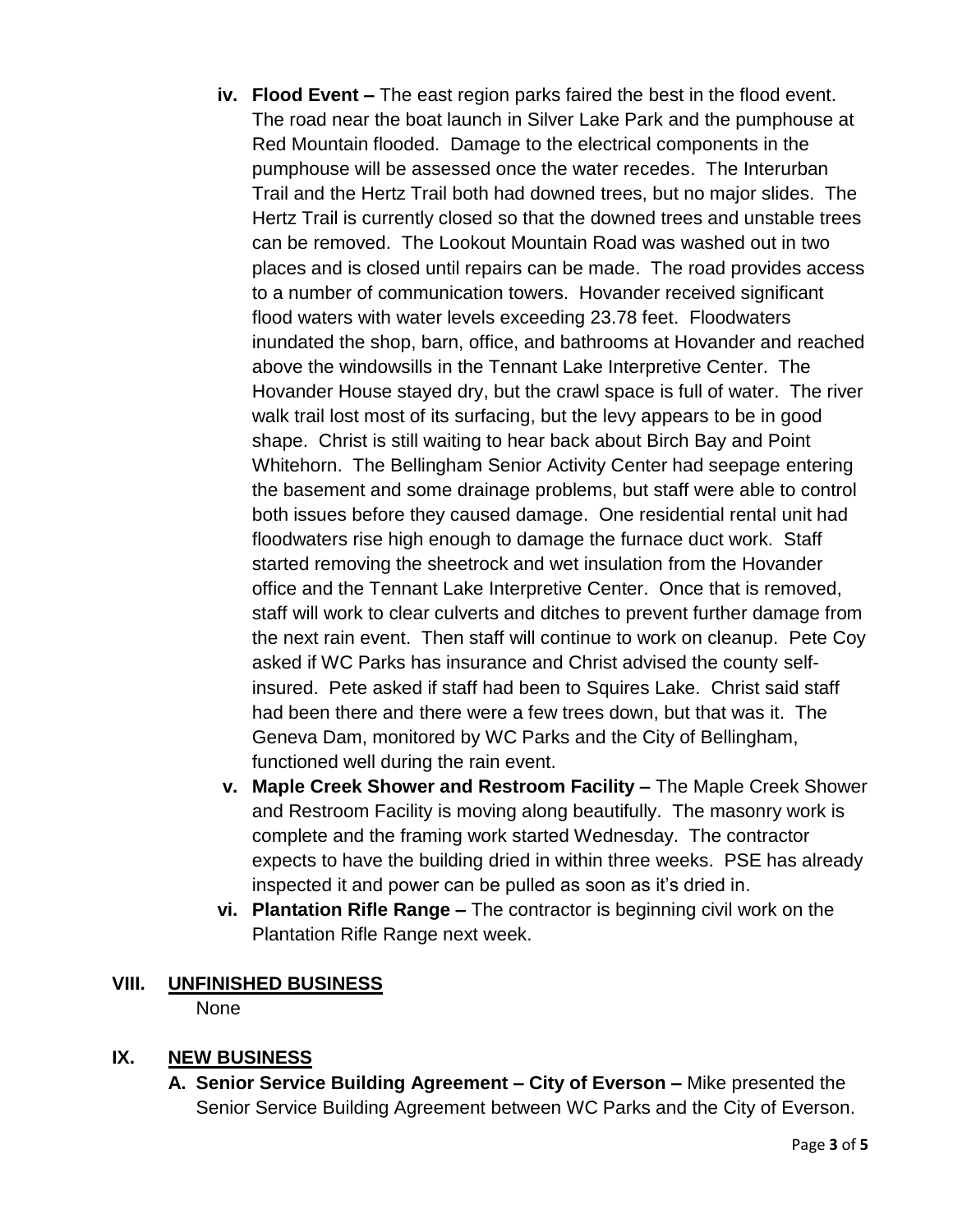The agreement is for use of the multi-purpose room at City Hall for the senior program and expires December 31, 2022. The agreement has been approved by the County Council and signed by the County Executive. Administrative staff will begin looking for other locations for the senior program to be held after the first of the year.

- **B. Senior Service Building Agreement – Point Roberts Park & Recreation District No. 1 –** Mike presented the Senior Service Building Agreement between WC Parks and the Point Roberts Park & Recreation District No. 1. The agreement is for use of the community hall for the senior program and expires December 31, 2027. The agreement has been approved by the County Council and signed by the County Executive.
- **C. 2021 Rates and Fees Increase – Camping & Cabins – Executive Order –** Mike presented the memo he submitted to Executive Sidhu proposing an amendment to the Unified Fee Schedule to increase campsite fees by \$1.00 per night. This increase covers a 2% lodging tax that is required to be paid by campsite and cabin users. This increase will also allow WC Parks to provide showers to campers at Lighthouse Marine Park and Silver Lake Park at no additional cost. The coin operated showers are very expensive to maintain and have been the target of recent vandalism. In addition, the amount of time and effort it takes staff to process the coinage through to deposit is not cost effective. WC Parks was notified by the Department of Revenue that the Tourism Promotion Area (TPA) lodging charge rate was increasing. The rate change was requested by the motels/hotels and would be a \$3.00 per night increase to campsites. This fee only applies to hotels/motels and will not be paid by WC Parks. The department also received a transfer of about \$30,000.00 to pay 2020's L&I tax.
- **D. 2021-2022 Mid-Biennium Adjustment –** Mike presented the 2021-2022 Mid-Biennium Adjustment submitted to the county council by the county executive. These adjustments include funds to cover the increased cost of supplies, the fees and maintenance of new buildings, and hourly wage increases for extra help staff. One increase that was not approved by the executive was the cost to cover increased fuel costs for vehicles. The Mid-Biennium Adjustment goes before the county council next Tuesday. Pete Coy asked about co-funding a forester with the city. Mike advised that position would be a part of the 2023-2024 budget that will be put together beginning May/June of 2022.

#### **X. ANNOUNCEMENTS**

None

## **XI. NEXT MEETING DATE, TIME, AND LOCATION**

The next Whatcom County Parks & Recreation Commission meeting will be held virtually on December 16, 2021 at 6:00 p.m.